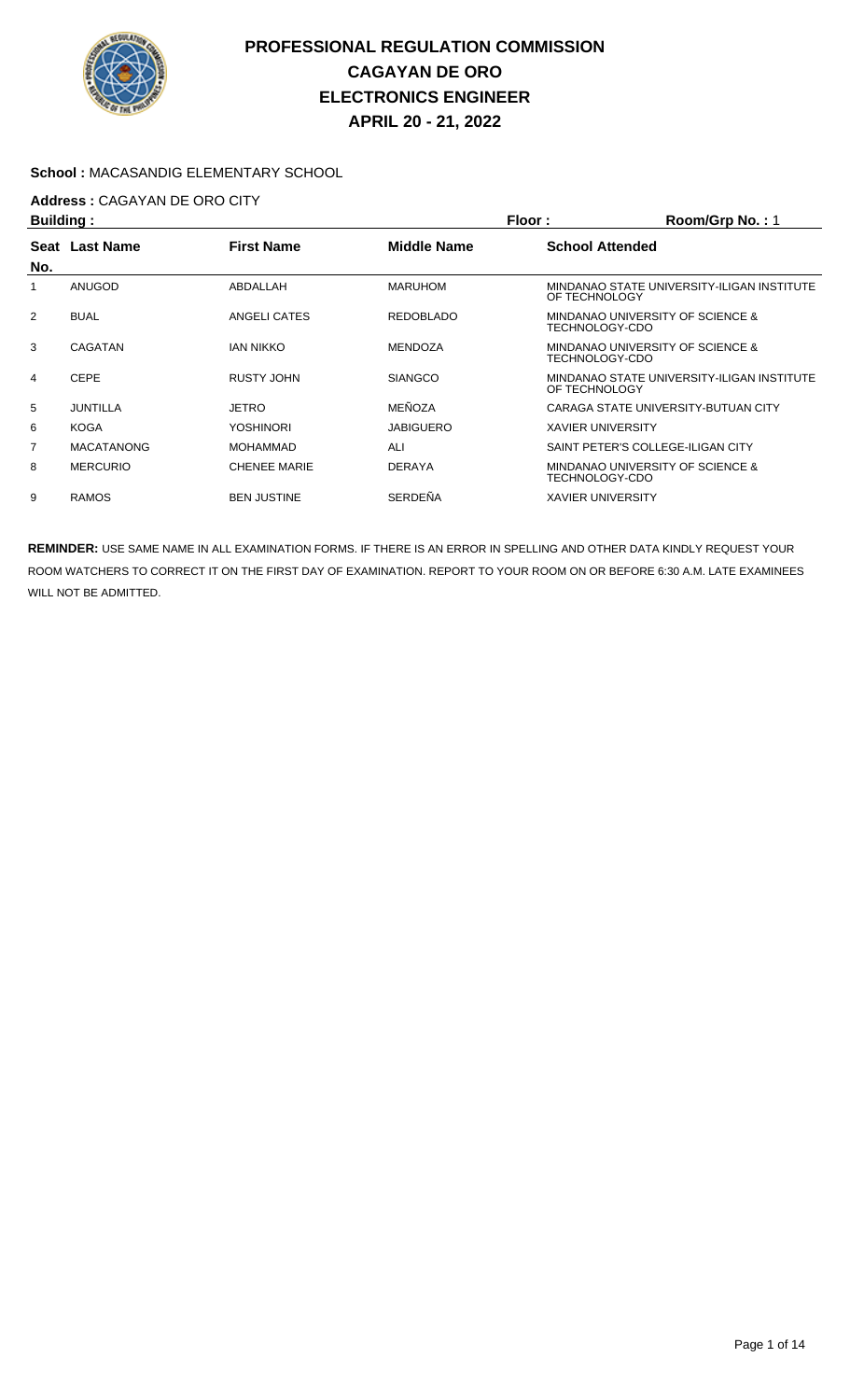

### **School :** MACASANDIG ELEMENTARY SCHOOL

## **Address :** CAGAYAN DE ORO CITY

| <b>Building:</b> |                   |                        |                    | Floor:                   | Room/Grp No.: 2                                    |  |
|------------------|-------------------|------------------------|--------------------|--------------------------|----------------------------------------------------|--|
| No.              | Seat Last Name    | <b>First Name</b>      | <b>Middle Name</b> | <b>School Attended</b>   |                                                    |  |
|                  | <b>ABALOS</b>     | ALYSSA DANIELLE        | <b>BASAY</b>       | OF TECHNOLOGY            | MINDANAO STATE UNIVERSITY-ILIGAN INSTITUTE         |  |
| $\overline{2}$   | <b>ACHAS</b>      | <b>CHRIST ANTONELL</b> | ABAYATA            |                          | MINDANAO UNIVERSITY OF SCIENCE &<br>TECHNOLOGY-CDO |  |
| 3                | ALERIA            | <b>RICA MAE HANEEN</b> | <b>EBALE</b>       |                          | MINDANAO UNIVERSITY OF SCIENCE &<br>TECHNOLOGY-CDO |  |
| 4                | <b>ALISON</b>     | <b>CHRISTIAN REY</b>   | <b>MONTES</b>      | TECHNOLOGY-CDO           | MINDANAO UNIVERSITY OF SCIENCE &                   |  |
| 5                | <b>ALMARZA</b>    | <b>MARK CARLO</b>      | <b>EBDAO</b>       | TECHNOLOGY-CDO           | MINDANAO UNIVERSITY OF SCIENCE &                   |  |
| 6                | <b>AMORES</b>     | AXEL EARL BOYD         | <b>PASQUIN</b>     | <b>XAVIER UNIVERSITY</b> |                                                    |  |
| 7                | <b>AMPOLOQUIO</b> | <b>ANNIE</b>           | <b>TACULAO</b>     | OF TECHNOLOGY            | MINDANAO STATE UNIVERSITY-ILIGAN INSTITUTE         |  |
| 8                | ANINGGA           | <b>CYPRESS</b>         | <b>BONIOR</b>      | TECHNOLOGY-CDO           | MINDANAO UNIVERSITY OF SCIENCE &                   |  |
| 9                | <b>ANTIPAS</b>    | JEAN MANUEL            | <b>PADILLA</b>     | <b>TECHNOLOGY-CDO</b>    | MINDANAO UNIVERSITY OF SCIENCE &                   |  |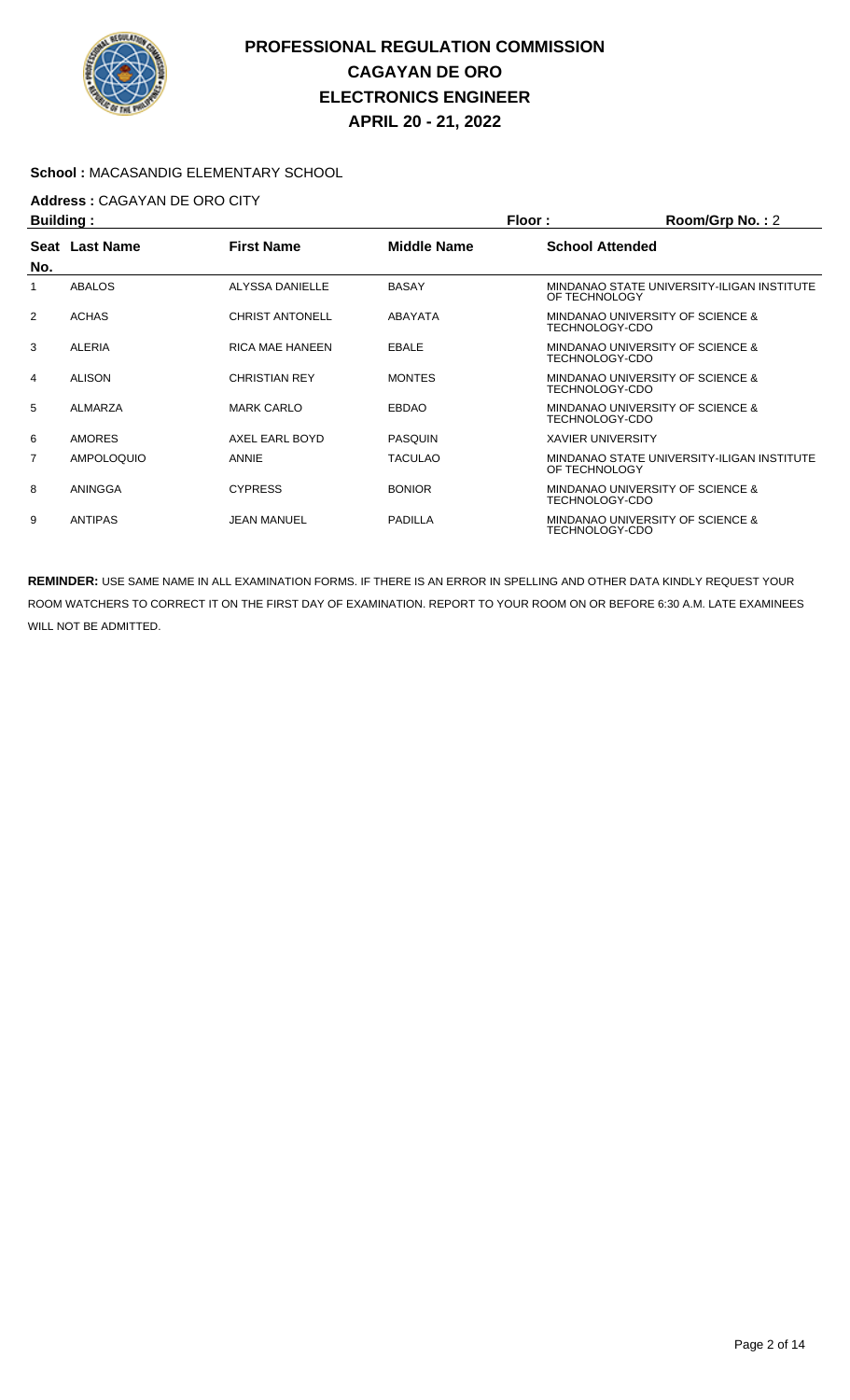

### **School :** MACASANDIG ELEMENTARY SCHOOL

# **Address :** CAGAYAN DE ORO CITY

| <b>Building:</b> |                |                      |                     | Room/Grp No.: 3<br>Floor: |                                             |  |
|------------------|----------------|----------------------|---------------------|---------------------------|---------------------------------------------|--|
|                  | Seat Last Name | <b>First Name</b>    | Middle Name         | <b>School Attended</b>    |                                             |  |
| No.              |                |                      |                     |                           |                                             |  |
|                  | <b>APOSTOL</b> | <b>JON NEIL</b>      | <b>SEBIAL</b>       | TECHNOLOGY-CDO            | MINDANAO UNIVERSITY OF SCIENCE &            |  |
| 2                | ARANAS         | <b>KRISTIAN DAVE</b> |                     |                           | CARAGA STATE UNIVERSITY-BUTUAN CITY         |  |
| 3                | ARELLANO       | <b>RICHIE</b>        | CRUZ                |                           | SAINT MICHAEL'S COLLEGE-ILIGAN CITY         |  |
| 4                | ARROJADO       | <b>KIM RYAN</b>      | <b>CEPE</b>         | TECHNOLOGY-CDO            | MINDANAO UNIVERSITY OF SCIENCE &            |  |
| 5                | <b>AUSTRIA</b> | <b>GLENN HARESH</b>  | <b>LOPEZ</b>        | TECHNOLOGY-CDO            | MINDANAO UNIVERSITY OF SCIENCE &            |  |
| 6                | <b>BABIERA</b> | <b>STEFFI</b>        | <b>HERMACHUELOS</b> | (DMMMPSC)                 | MINDANAO POLYTECHNIC STATE COLLEGE          |  |
| $\overline{7}$   | <b>BACATAN</b> | <b>NESTLE MAE</b>    | <b>SALUDES</b>      | TECHNOLOGY-CDO            | MINDANAO UNIVERSITY OF SCIENCE &            |  |
| 8                | <b>BACO</b>    | <b>JULIE JAY</b>     | <b>PANCHO</b>       | SALLE)                    | LA SALLE UNIVERSITY (for.IMMA.CONCEPCION-LA |  |
| 9                | <b>BAGAS</b>   | AIA MAE              | AUSAN               | TECHNOLOGY-CDO            | MINDANAO UNIVERSITY OF SCIENCE &            |  |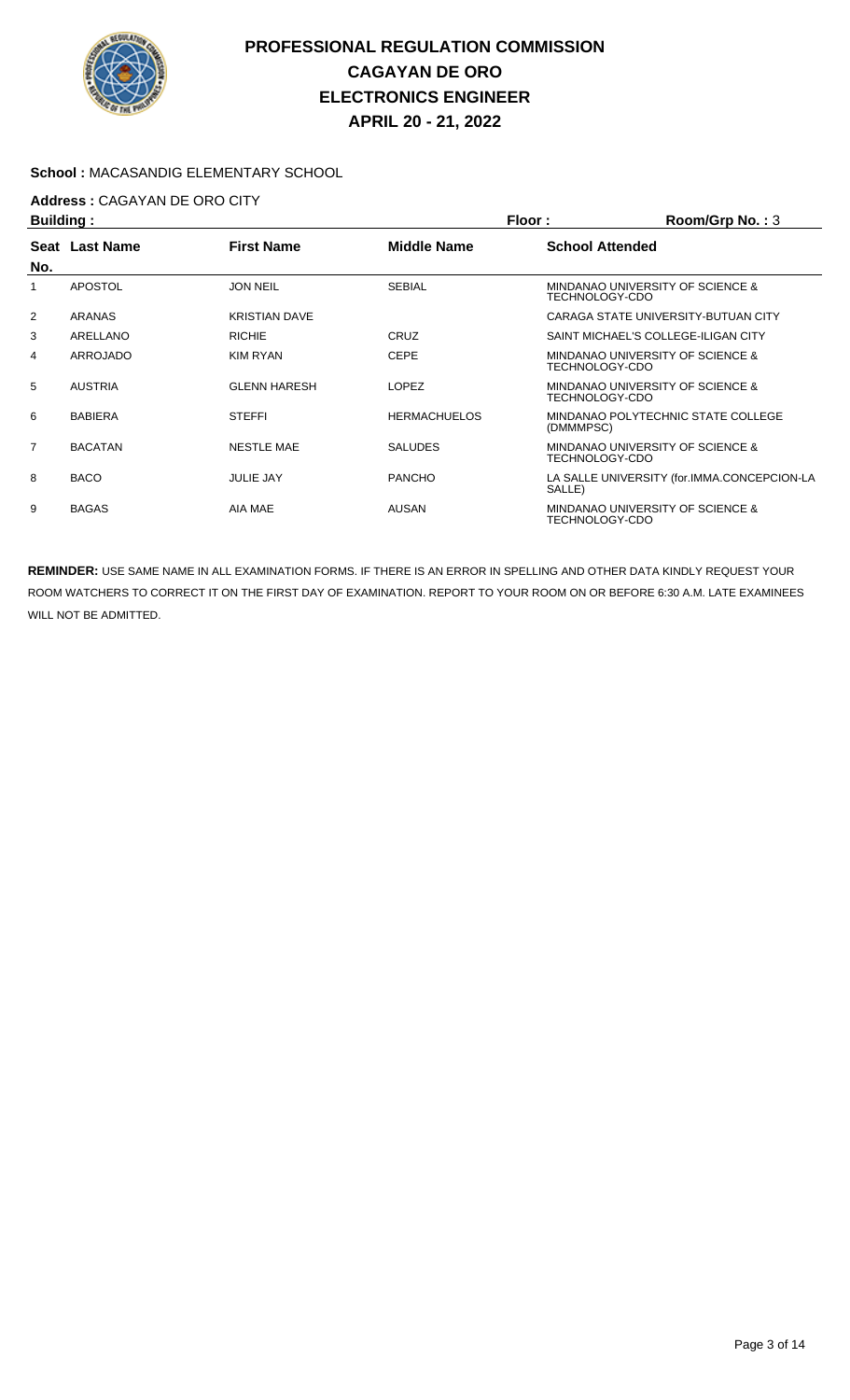

### **School :** MACASANDIG ELEMENTARY SCHOOL

# **Address :** CAGAYAN DE ORO CITY

| <b>Building:</b> |                  |                     | Floor:              | Room/Grp No.: 4                                             |                                                             |
|------------------|------------------|---------------------|---------------------|-------------------------------------------------------------|-------------------------------------------------------------|
| Seat<br>No.      | <b>Last Name</b> | <b>First Name</b>   | Middle Name         | <b>School Attended</b>                                      |                                                             |
|                  | <b>BALAGOSA</b>  | <b>FANNIE JANE</b>  | <b>SALVAN</b>       | TECHNOLOGY-CDO                                              | MINDANAO UNIVERSITY OF SCIENCE &                            |
| $\overline{2}$   | <b>BARATAS</b>   | <b>RAMJET</b>       | <b>GUADALQUIVER</b> | AGUSAN DEL SUR STATE COLLEGE OF<br>AGRICULTURE & TECHNOLOGY |                                                             |
| 3                | <b>BAWIGA</b>    | ROBERT LEE          | <b>MISSION</b>      |                                                             | UNIVERSITY OF MINDANAO-DAVAO CITY                           |
| 4                | <b>BAYOG</b>     | TERESA              | <b>DOLLOSO</b>      | OF TECHNOLOGY                                               | MINDANAO STATE UNIVERSITY-ILIGAN INSTITUTE                  |
| 5                | <b>BELZA</b>     | <b>KEVIN</b>        | <b>NUNEZ</b>        | OF TECHNOLOGY                                               | MINDANAO STATE UNIVERSITY-ILIGAN INSTITUTE                  |
| 6                | <b>BERGANIO</b>  | EUNICE NOVA         | <b>COLLAMAT</b>     |                                                             | UNIVERSITY OF SOUTHERN MINDANAO-KABACAN                     |
| 7                | <b>BONGGOLTO</b> | <b>JELLIAN FAYE</b> | <b>JANOLINO</b>     | MINDANAO UNIVERSITY OF SCIENCE &<br>TECHNOLOGY-CDO          |                                                             |
| 8                | CABILOGAN        | PAULA JHANE         | <b>ESTRADA</b>      |                                                             | LICEO DE CAGAYAN UNIVERSITY                                 |
| 9                | CASTILLANO       | LAARNIE             | CASPILLO            |                                                             | AGUSAN DEL SUR STATE COLLEGE OF<br>AGRICULTURE & TECHNOLOGY |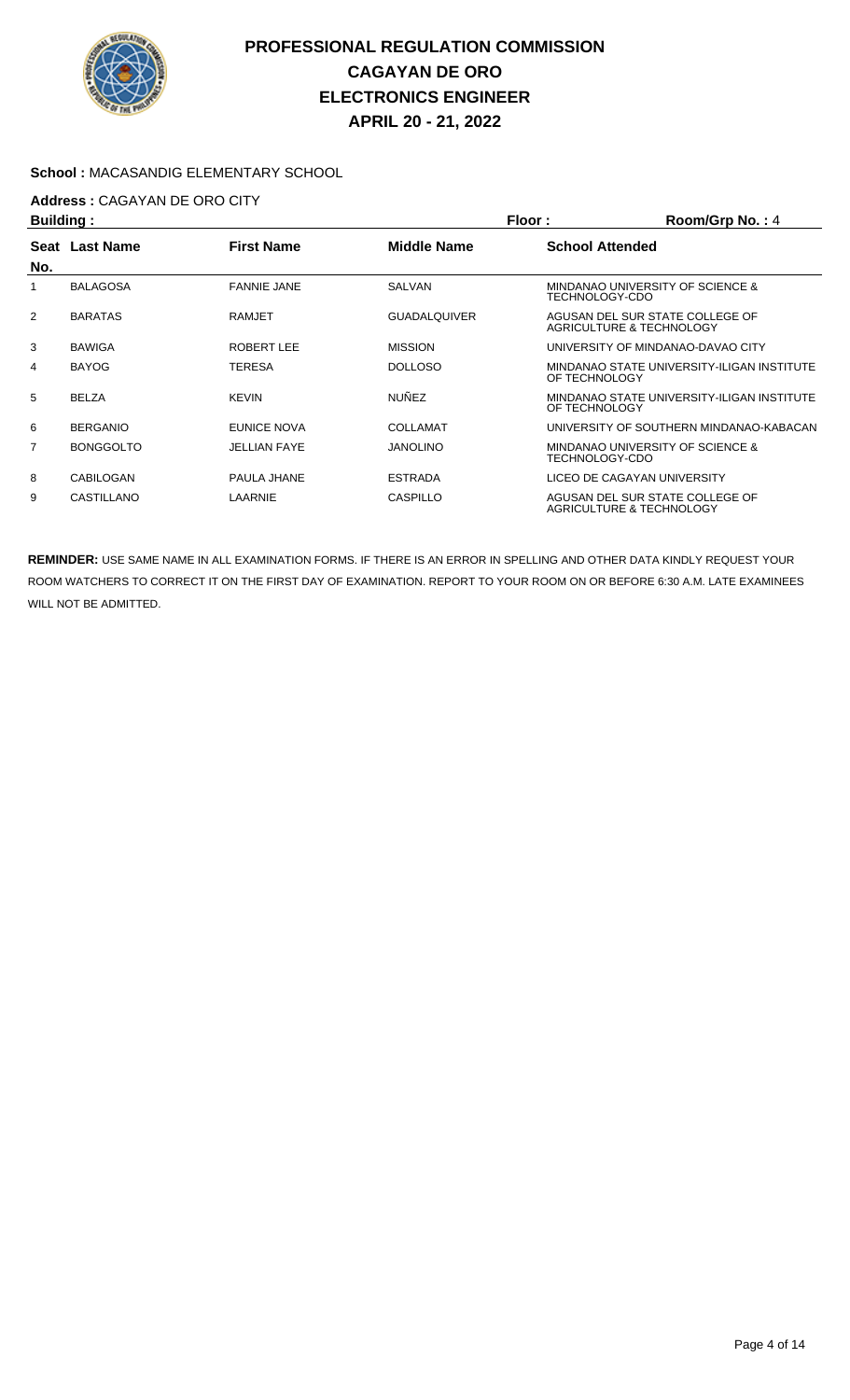

### **School :** MACASANDIG ELEMENTARY SCHOOL

# **Address :** CAGAYAN DE ORO CITY

| <b>Building:</b> |                  |                     | Floor:<br>Room/Grp No.: 5 |                          |                                             |
|------------------|------------------|---------------------|---------------------------|--------------------------|---------------------------------------------|
| No.              | Seat Last Name   | <b>First Name</b>   | Middle Name               | <b>School Attended</b>   |                                             |
|                  | <b>CUÑADA</b>    | PEARL DIANNE        | ABRAGAN                   | TECHNOLOGY-CDO           | MINDANAO UNIVERSITY OF SCIENCE &            |
| $\overline{2}$   | <b>CUTAB</b>     | <b>LEMERSON JAN</b> | <b>OZAR</b>               | TECHNOLOGY-CDO           | MINDANAO UNIVERSITY OF SCIENCE &            |
| 3                | DAEL             | ANGELICA ROSE       | <b>RAMOS</b>              | <b>XAVIER UNIVERSITY</b> |                                             |
| 4                | <b>DAMPOR</b>    | ROSEANNE MARCELA    | SONQUIPAL                 | TECHNOLOGY-CDO           | <b>MINDANAO UNIVERSITY OF SCIENCE &amp;</b> |
| 5                | DEJORAS JR       | <b>RAYMOND</b>      | <b>TAAL</b>               | <b>XAVIER UNIVERSITY</b> |                                             |
| 6                | <b>DELA CRUZ</b> | ROSELLE JOY         | ANIT                      | OF TECHNOLOGY            | MINDANAO STATE UNIVERSITY-ILIGAN INSTITUTE  |
| $\overline{7}$   | <b>DELIMA</b>    | <b>MAE ROSE</b>     | CAGASAN                   | OF TECHNOLOGY            | MINDANAO STATE UNIVERSITY-ILIGAN INSTITUTE  |
| 8                | <b>DESPE</b>     | <b>REIGN</b>        | <b>ASUBE</b>              |                          | CARAGA STATE UNIVERSITY-BUTUAN CITY         |
| 9                | <b>DIANGCO</b>   | <b>MIKE MARTIN</b>  | <b>CAMPECINO</b>          | OF TECHNOLOGY            | MINDANAO STATE UNIVERSITY-ILIGAN INSTITUTE  |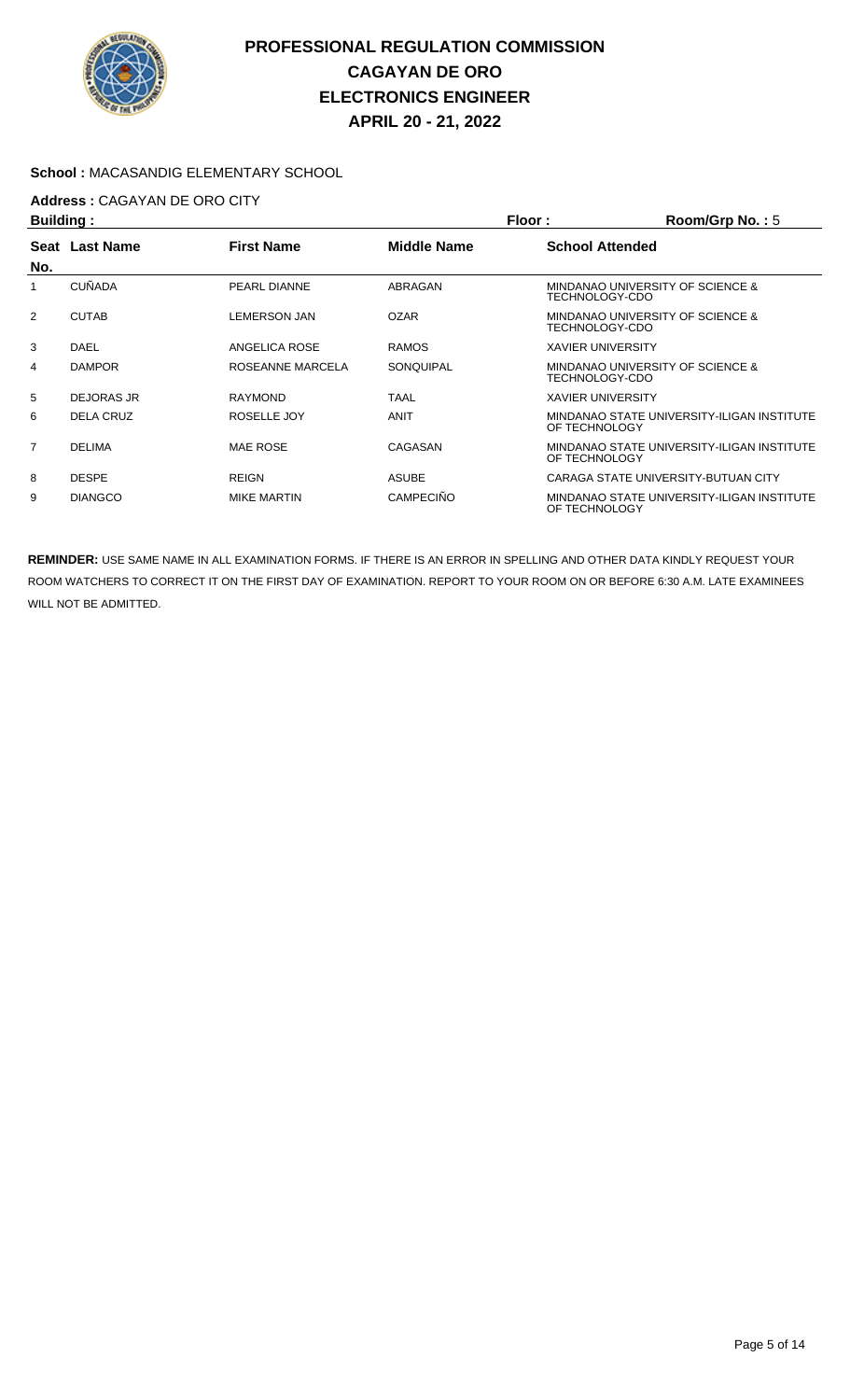

### **School :** MACASANDIG ELEMENTARY SCHOOL

# **Address :** CAGAYAN DE ORO CITY

| <b>Building:</b> |                  |                          |                    | Floor:                   | Room/Grp No.: 6                             |
|------------------|------------------|--------------------------|--------------------|--------------------------|---------------------------------------------|
| Seat             | <b>Last Name</b> | <b>First Name</b>        | <b>Middle Name</b> | <b>School Attended</b>   |                                             |
| No.              |                  |                          |                    |                          |                                             |
|                  | <b>DIGNADICE</b> | ROBERT JAMES             | <b>SALE</b>        |                          | LICEO DE CAGAYAN UNIVERSITY                 |
| 2                | <b>DOLLOSO</b>   | <b>JERRY KENDRIX</b>     | KHIO               | SALLE)                   | LA SALLE UNIVERSITY (for.IMMA.CONCEPCION-LA |
| 3                | <b>DURANGO</b>   | <b>ENNEA THERESA</b>     | <b>OSMA</b>        |                          | CARAGA STATE UNIVERSITY-BUTUAN CITY         |
| 4                | <b>EBREO</b>     | <b>ELOISE LANE</b>       | <b>DOLLOSO</b>     | <b>XAVIER UNIVERSITY</b> |                                             |
| 5                | <b>ECHALICO</b>  | <b>BLANCHE</b>           | <b>CUARTEROS</b>   | TECHNOLOGY-CDO           | MINDANAO UNIVERSITY OF SCIENCE &            |
| 6                | <b>ENDRANO</b>   | <b>GIAN GIUSEPPE</b>     | DUMAN-AG           | <b>XAVIER UNIVERSITY</b> |                                             |
| 7                | <b>ESCALANTE</b> | <b>SHAMMUA</b>           | <b>EBDAO</b>       | <b>XAVIER UNIVERSITY</b> |                                             |
| 8                | <b>ESMERO</b>    | <b>CHRISTINE PAULINE</b> | TAGALOGON          | TECHNOLOGY-CDO           | MINDANAO UNIVERSITY OF SCIENCE &            |
| 9                | <b>FERNANDO</b>  | <b>DIANA ROSE</b>        | <b>MUGOT</b>       | TECHNOLOGY-CDO           | MINDANAO UNIVERSITY OF SCIENCE &            |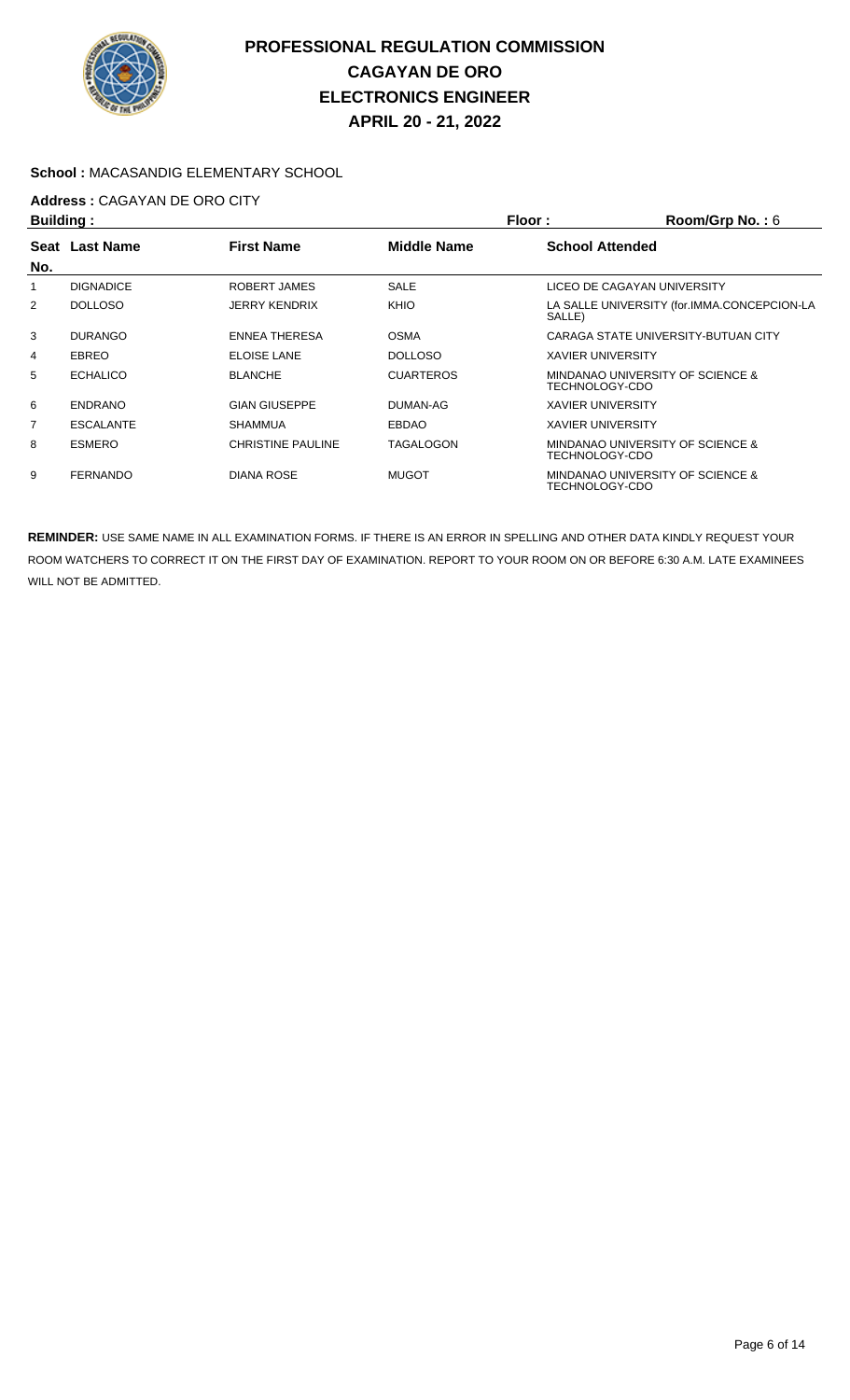

### **School :** MACASANDIG ELEMENTARY SCHOOL

# **Address :** CAGAYAN DE ORO CITY

| <b>Building:</b> |                  |                      |                    | Floor:                   | Room/Grp No.: 7                            |
|------------------|------------------|----------------------|--------------------|--------------------------|--------------------------------------------|
| Seat             | <b>Last Name</b> | <b>First Name</b>    | <b>Middle Name</b> | <b>School Attended</b>   |                                            |
| No.              |                  |                      |                    |                          |                                            |
|                  | <b>GALOCHINO</b> | NER PAUSTINE DAVE    | TANALEON           |                          | CAMIGUIN POLYTECHNIC STATE COLLEGE         |
| 2                | <b>GAPUTAN</b>   | MERY JOY             | <b>UBAGAN</b>      | TECHNOLOGY-CDO           | MINDANAO UNIVERSITY OF SCIENCE &           |
| 3                | <b>GLOVA</b>     | ROD KEMP             | <b>ERMAC</b>       | OF TECHNOLOGY            | MINDANAO STATE UNIVERSITY-ILIGAN INSTITUTE |
| 4                | <b>GODEN</b>     | <b>CRISTINE JOY</b>  | <b>CLEMENTIR</b>   | <b>XAVIER UNIVERSITY</b> |                                            |
| 5                | <b>GRADO</b>     | JL-JOSHUA            | <b>BONOTAN</b>     |                          | CARAGA STATE UNIVERSITY-BUTUAN CITY        |
| 6                | <b>GUDEN</b>     | <b>FRANCIS NIÑA</b>  | <b>BALDON</b>      | <b>XAVIER UNIVERSITY</b> |                                            |
| 7                | <b>GUNAYAN</b>   | <b>LANDREY JEAN</b>  | <b>JAGUNOS</b>     | <b>XAVIER UNIVERSITY</b> |                                            |
| 8                | <b>GUZMAN</b>    | ARMANDO JR           | <b>RAPANIZA</b>    |                          | CARAGA STATE UNIVERSITY-BUTUAN CITY        |
| 9                | HSU              | <b>MICHAELA MARI</b> | <b>MALAGAR</b>     | <b>XAVIER UNIVERSITY</b> |                                            |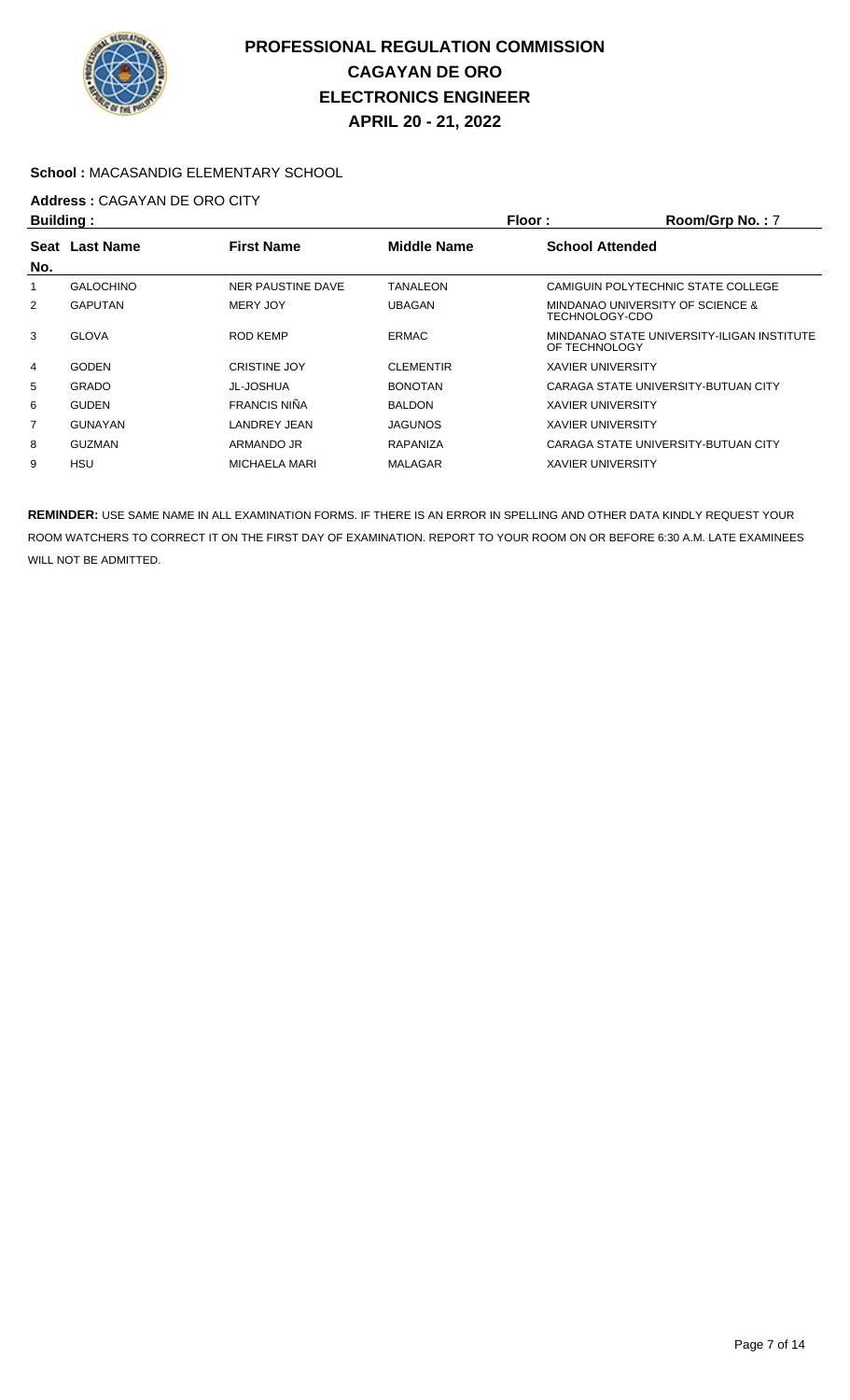

### **School :** MACASANDIG ELEMENTARY SCHOOL

# **Address :** CAGAYAN DE ORO CITY

| <b>Building:</b> |                  |                        | Floor:             | Room/Grp No.: 8                                             |
|------------------|------------------|------------------------|--------------------|-------------------------------------------------------------|
| No.              | Seat Last Name   | <b>First Name</b>      | <b>Middle Name</b> | <b>School Attended</b>                                      |
|                  | <b>IGNACIO</b>   | <b>IGNATIUS</b>        | <b>SUBIBE</b>      | CARAGA STATE UNIVERSITY-BUTUAN CITY                         |
| 2                | JAMERO           | <b>JAN JOSEPH</b>      | <b>PACOT</b>       | CARAGA STATE UNIVERSITY-BUTUAN CITY                         |
| 3                | <b>LASTIMOSA</b> | <b>JEL COLEEN</b>      | <b>RIVERA</b>      | MINDANAO STATE UNIVERSITY-ILIGAN INSTITUTE<br>OF TECHNOLOGY |
| 4                | LONGGANAY        | NICANOR JR             | <b>TUMULAK</b>     | MINDANAO UNIVERSITY OF SCIENCE &<br>TECHNOLOGY-CDO          |
| 5                | LUBANG           | <b>RAY CHRISTOPHER</b> | <b>JOVER</b>       | MINDANAO STATE UNIVERSITY-ILIGAN INSTITUTE<br>OF TECHNOLOGY |
| 6                | <b>MAALIAO</b>   | <b>ESTHER SANDI</b>    |                    | MINDANAO UNIVERSITY OF SCIENCE &<br>TECHNOLOGY-CDO          |
| $\overline{7}$   | <b>MACABUHAY</b> | <b>ALDRIN</b>          | LINDAHAY           | MINDANAO UNIVERSITY OF SCIENCE &<br>TECHNOLOGY-CDO          |
| 8                | MAGAYO-ONG       | ALMIRAH MAE            | ARMECIN            | MINDANAO STATE UNIVERSITY-ILIGAN INSTITUTE<br>OF TECHNOLOGY |
| 9                | <b>MAGBAGO</b>   | <b>JEANINE CLEO</b>    | <b>LUGMA</b>       | MINDANAO UNIVERSITY OF SCIENCE &<br>TECHNOLOGY-CDO          |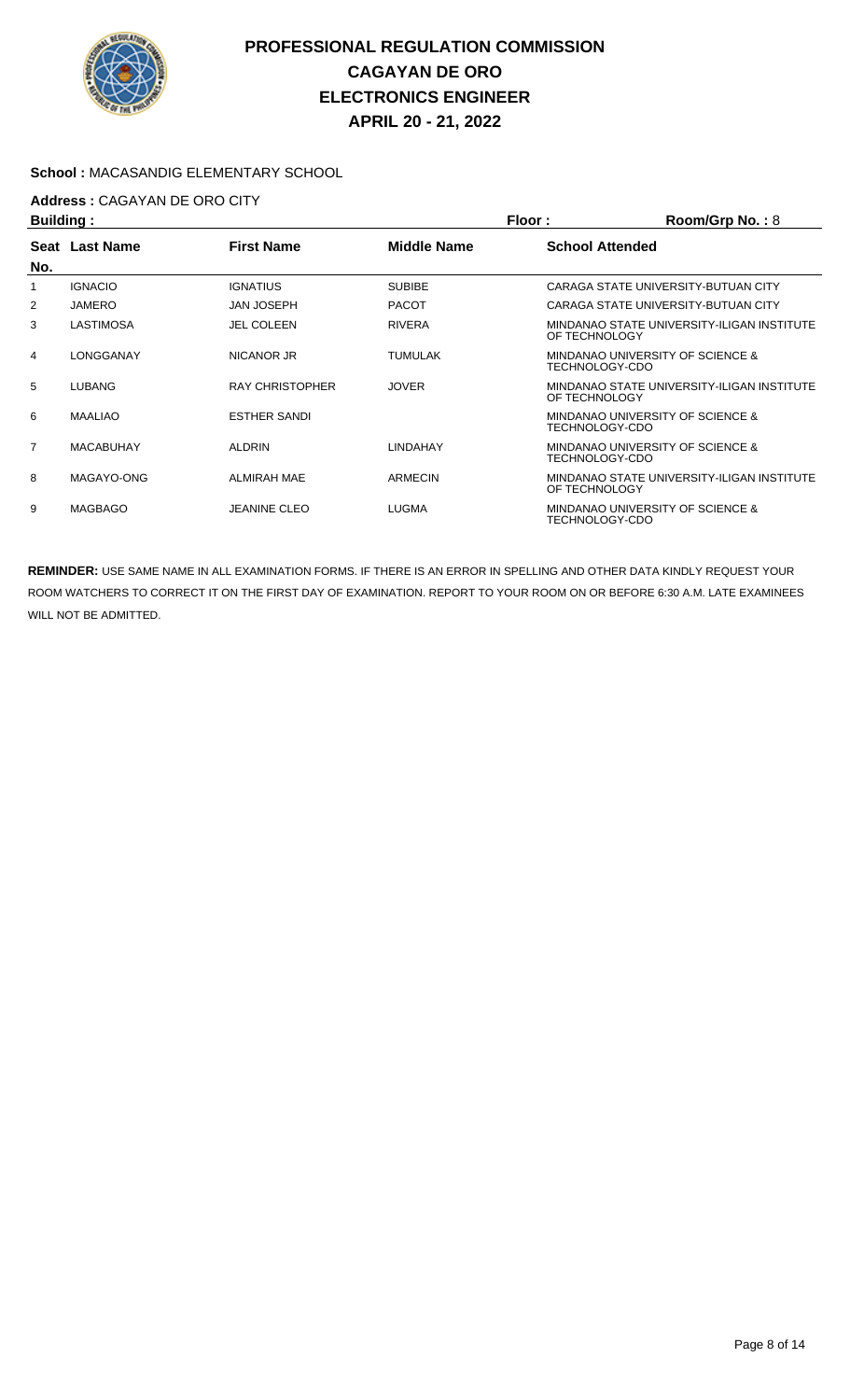

### **School :** MACASANDIG ELEMENTARY SCHOOL

## **Address :** CAGAYAN DE ORO CITY

| <b>Building:</b> |                |                      |                    | Floor:                   | Room/Grp No.: 9                             |
|------------------|----------------|----------------------|--------------------|--------------------------|---------------------------------------------|
|                  | Seat Last Name | <b>First Name</b>    | <b>Middle Name</b> | <b>School Attended</b>   |                                             |
| No.              |                |                      |                    |                          |                                             |
|                  | MAGHINAY       | DAVE CARL            | <b>MONFORT</b>     | OF TECHNOLOGY            | MINDANAO STATE UNIVERSITY-ILIGAN INSTITUTE  |
| 2                | <b>MAHINO</b>  | <b>DECK STEPHEN</b>  | <b>CEPE</b>        | TECHNOLOGY-CDO           | MINDANAO UNIVERSITY OF SCIENCE &            |
| 3                | MANASAN        | <b>PATRICK JOWEN</b> | <b>DUMAPIG</b>     | SALLE)                   | LA SALLE UNIVERSITY (for.IMMA.CONCEPCION-LA |
| 4                | MANGMANG       | <b>GERI MAE</b>      | <b>BORRES</b>      |                          | CAMIGUIN POLYTECHNIC STATE COLLEGE          |
| 5                | MENDOZA        | <b>ISAGANI JR</b>    | <b>OCER</b>        |                          | LYCEUM OF ILIGAN FOUNDATION                 |
| 6                | <b>MOCORRO</b> | JOHN RAYMUND         | ANG                | <b>XAVIER UNIVERSITY</b> |                                             |
| 7                | <b>MODESTO</b> | <b>FRECIL JANE</b>   | <b>SABIO</b>       | TECHNOLOGY-CDO           | MINDANAO UNIVERSITY OF SCIENCE &            |
| 8                | <b>MUYCO</b>   | SAYRAH AYNE          | <b>PUERTO</b>      | <b>XAVIER UNIVERSITY</b> |                                             |
| 9                | <b>NACAS</b>   | <b>ABDUL HALIM</b>   | <b>SUMAGUINA</b>   |                          | SAINT PETER'S COLLEGE-ILIGAN CITY           |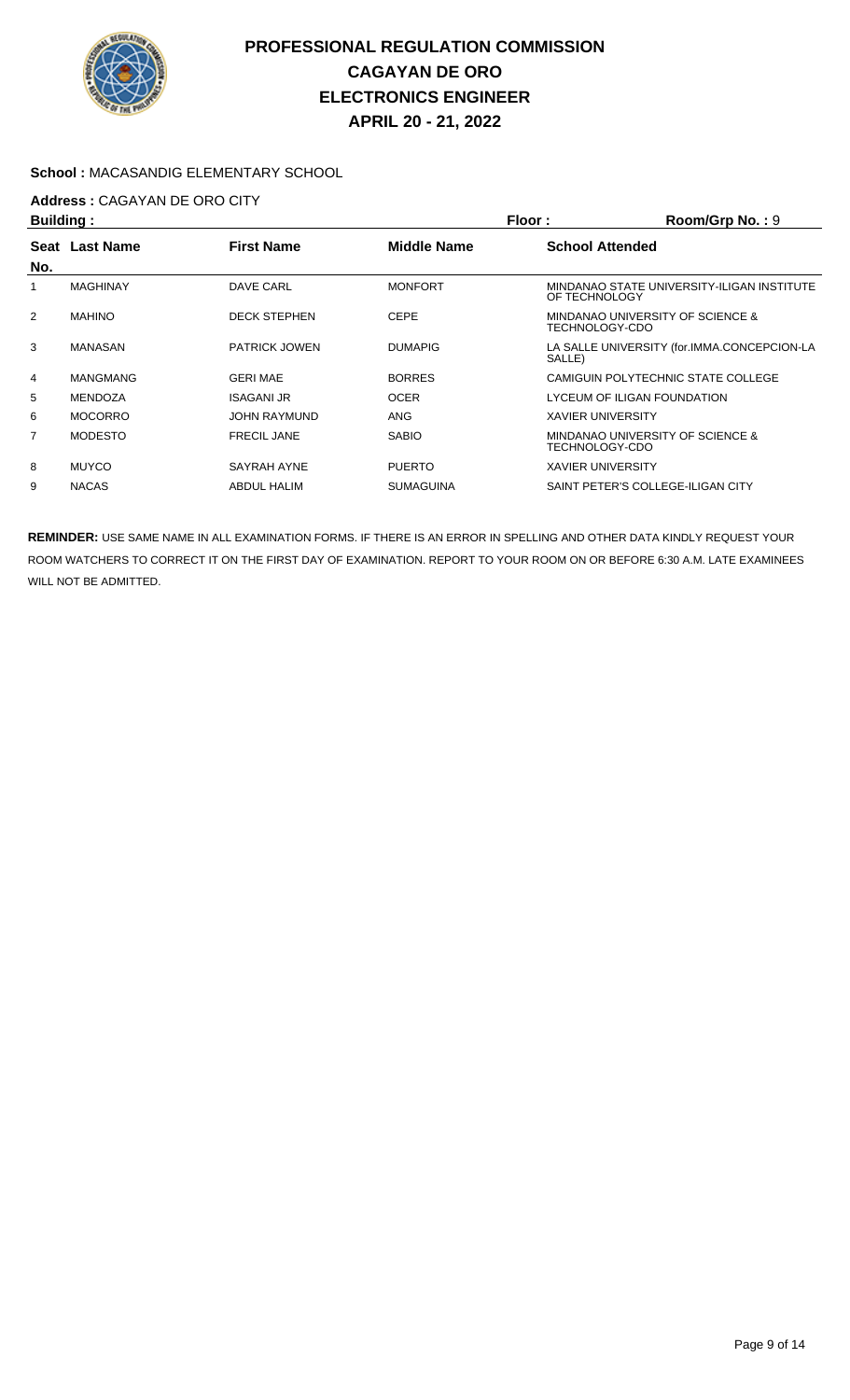

### **School :** MACASANDIG ELEMENTARY SCHOOL

# **Address :** CAGAYAN DE ORO CITY

| <b>Building:</b> |                 |                     | Floor:<br>Room/Grp No.: 10 |                        |                                                             |
|------------------|-----------------|---------------------|----------------------------|------------------------|-------------------------------------------------------------|
| No.              | Seat Last Name  | <b>First Name</b>   | <b>Middle Name</b>         | <b>School Attended</b> |                                                             |
|                  | <b>NAMOCO</b>   | PEPE II             | <b>SOPRANES</b>            | TECHNOLOGY-CDO         | MINDANAO UNIVERSITY OF SCIENCE &                            |
| 2                | <b>NARITO</b>   | <b>ARTH KENNETH</b> | <b>ROXAS</b>               | TECHNOLOGY-CDO         | MINDANAO UNIVERSITY OF SCIENCE &                            |
| 3                | <b>NIEVES</b>   | <b>MARIVONNE</b>    | <b>CRUZ</b>                | TECHNOLOGY-CDO         | MINDANAO UNIVERSITY OF SCIENCE &                            |
| 4                | <b>OBERES</b>   | <b>STEVEN</b>       | ABOGA-A                    | TECHNOLOGY-CDO         | MINDANAO UNIVERSITY OF SCIENCE &                            |
| 5                | <b>OMLERO</b>   | EDSEL JUDDE         | <b>DUMAGUIN</b>            | OF TECHNOLOGY          | MINDANAO STATE UNIVERSITY-ILIGAN INSTITUTE                  |
| 6                | <b>OTERO</b>    | <b>CHARLIE ROSE</b> | <b>PACO</b>                |                        | AGUSAN DEL SUR STATE COLLEGE OF<br>AGRICULTURE & TECHNOLOGY |
| $\overline{7}$   | PABATANG        | <b>JEFFERSON</b>    | <b>COLASTE</b>             | SALLE)                 | LA SALLE UNIVERSITY (for.IMMA.CONCEPCION-LA                 |
| 8                | <b>PACASUM</b>  | <b>PAISALIN</b>     | <b>RAYHANA</b>             |                        | SAINT PETER'S COLLEGE-ILIGAN CITY                           |
| 9                | <b>PACTURAN</b> | <b>VERNALIZA</b>    | LAGARE                     | TECHNOLOGY-CDO         | MINDANAO UNIVERSITY OF SCIENCE &                            |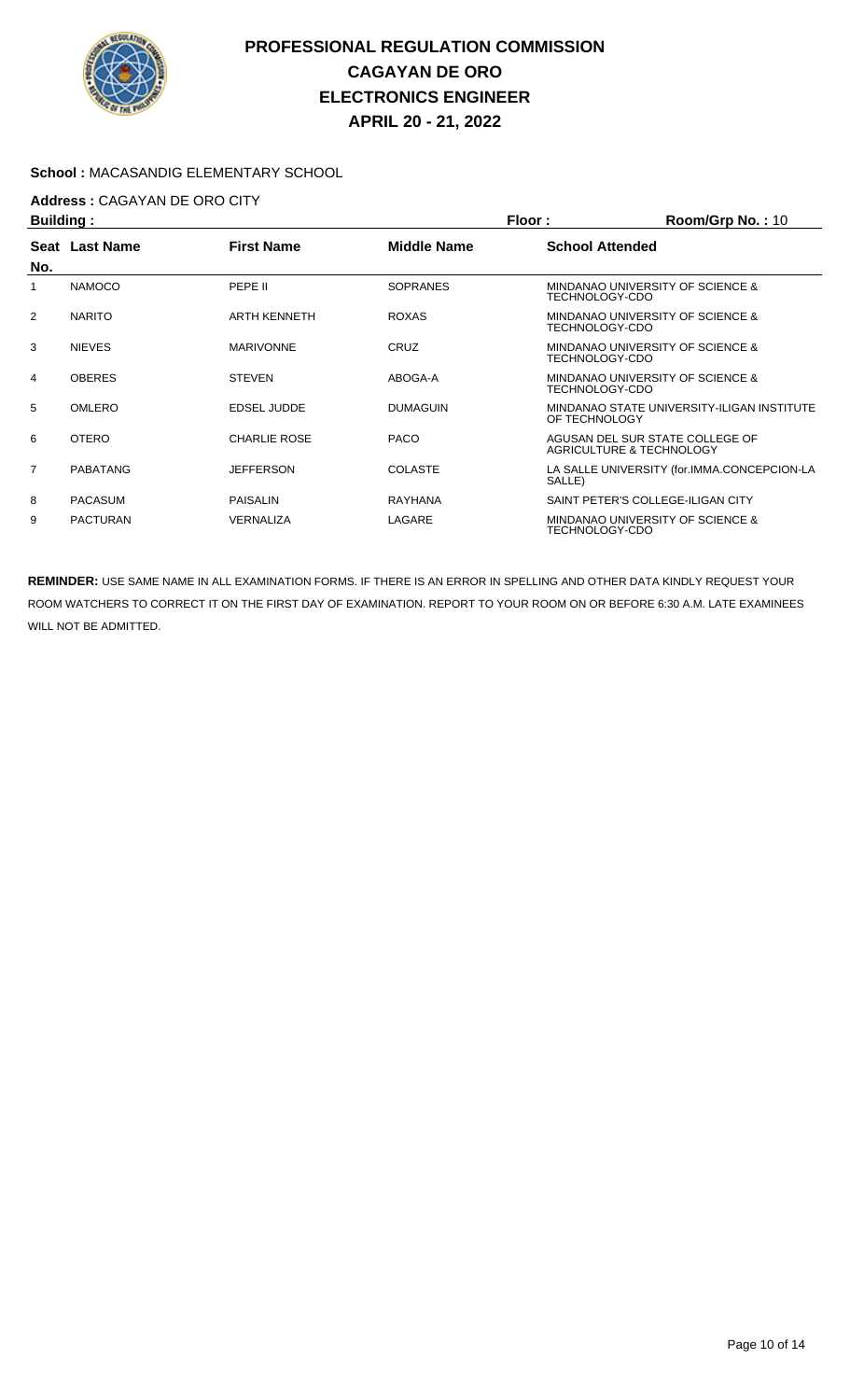

### **School :** MACASANDIG ELEMENTARY SCHOOL

## **Address :** CAGAYAN DE ORO CITY

| <b>Building:</b> |                   |                    | Floor:           | Room/Grp No.: 11                                            |
|------------------|-------------------|--------------------|------------------|-------------------------------------------------------------|
| Seat<br>No.      | <b>Last Name</b>  | <b>First Name</b>  | Middle Name      | <b>School Attended</b>                                      |
|                  | PAGALAN           | <b>REARETT</b>     | <b>BALABA</b>    | AGUSAN DEL SUR STATE COLLEGE OF<br>AGRICULTURE & TECHNOLOGY |
| $\overline{2}$   | <b>PALABON</b>    | <b>SETH RHADEN</b> | <b>BATLAG</b>    | MINDANAO UNIVERSITY OF SCIENCE &<br>TECHNOLOGY-CDO          |
| 3                | <b>PANDAPATAN</b> | ALYANNA AYESHA     | <b>ACRAMAN</b>   | MINDANAO STATE UNIVERSITY-ILIGAN INSTITUTE<br>OF TECHNOLOGY |
| 4                | PANGCATAN         | <b>JOHAIR</b>      | <b>MACAPASIR</b> | SAINT PETER'S COLLEGE-ILIGAN CITY                           |
| 5                | PARADERO          | <b>MICHELLY</b>    | <b>KISEO</b>     | MINDANAO UNIVERSITY OF SCIENCE &<br>TECHNOLOGY-CDO          |
| 6                | <b>PUROL</b>      | <b>GILBERT</b>     | CABANILLA        | MINDANAO UNIVERSITY OF SCIENCE &<br>TECHNOLOGY-CDO          |
| $\overline{7}$   | QUILANG           | <b>GINO DANIEL</b> | <b>PABLO</b>     | LICEO DE CAGAYAN UNIVERSITY                                 |
| 8                | <b>RATO</b>       | <b>MAY HOPE</b>    | ABEJUELA         | MINDANAO UNIVERSITY OF SCIENCE &<br>TECHNOLOGY-CDO          |
| 9                | <b>RESOOR</b>     | ANGELANE           | <b>TORRES</b>    | <b>XAVIER UNIVERSITY</b>                                    |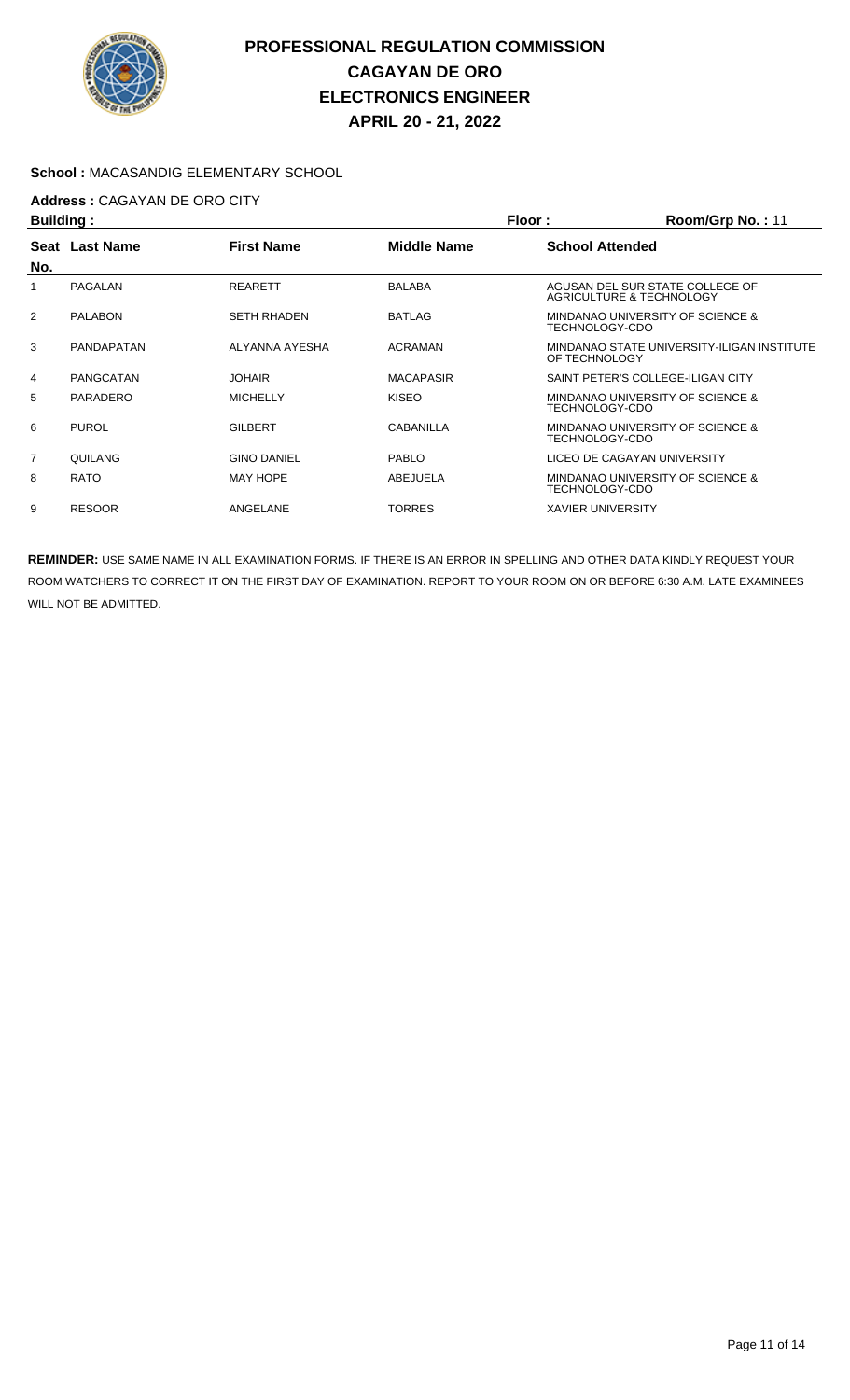

### **School :** MACASANDIG ELEMENTARY SCHOOL

## **Address :** CAGAYAN DE ORO CITY

| <b>Building:</b> |                  |                    | Floor:             | Room/Grp No.: 12            |                                     |
|------------------|------------------|--------------------|--------------------|-----------------------------|-------------------------------------|
|                  | Seat Last Name   | <b>First Name</b>  | <b>Middle Name</b> | <b>School Attended</b>      |                                     |
| No.              |                  |                    |                    |                             |                                     |
|                  | <b>ROBLES</b>    | NERRIES JUSTINE    | <b>PANESA</b>      | TECHNOLOGY-CDO              | MINDANAO UNIVERSITY OF SCIENCE &    |
| $\overline{2}$   | <b>ROMERO</b>    | <b>DEFERSON</b>    | CANDARE            | TECHNOLOGY-CDO              | MINDANAO UNIVERSITY OF SCIENCE &    |
| 3                | <b>ROMOROSA</b>  | <b>AYRTON RIEL</b> | <b>RAMAS</b>       | LICEO DE CAGAYAN UNIVERSITY |                                     |
| 4                | <b>ROSELL</b>    | <b>RUTH MAE</b>    | UY                 | <b>XAVIER UNIVERSITY</b>    |                                     |
| 5                | SAAVEDRA         | <b>JASMINE</b>     | <b>BITCO</b>       | TECHNOLOGY-CDO              | MINDANAO UNIVERSITY OF SCIENCE &    |
| 6                | SAGARAL          | LIEZEL MAE         | <b>FLORES</b>      | <b>XAVIER UNIVERSITY</b>    |                                     |
| $\overline{7}$   | <b>SAGMON</b>    | ANTONIO JR         | <b>LUAYON</b>      |                             | SAINT PETER'S COLLEGE-ILIGAN CITY   |
| 8                | <b>SALEDANIA</b> | ANGELICA           | <b>SEMINE</b>      | TECHNOLOGY-CDO              | MINDANAO UNIVERSITY OF SCIENCE &    |
| 9                | <b>SAMARANOS</b> | <b>EARL KEVIN</b>  | LUIS.              |                             | CARAGA STATE UNIVERSITY-BUTUAN CITY |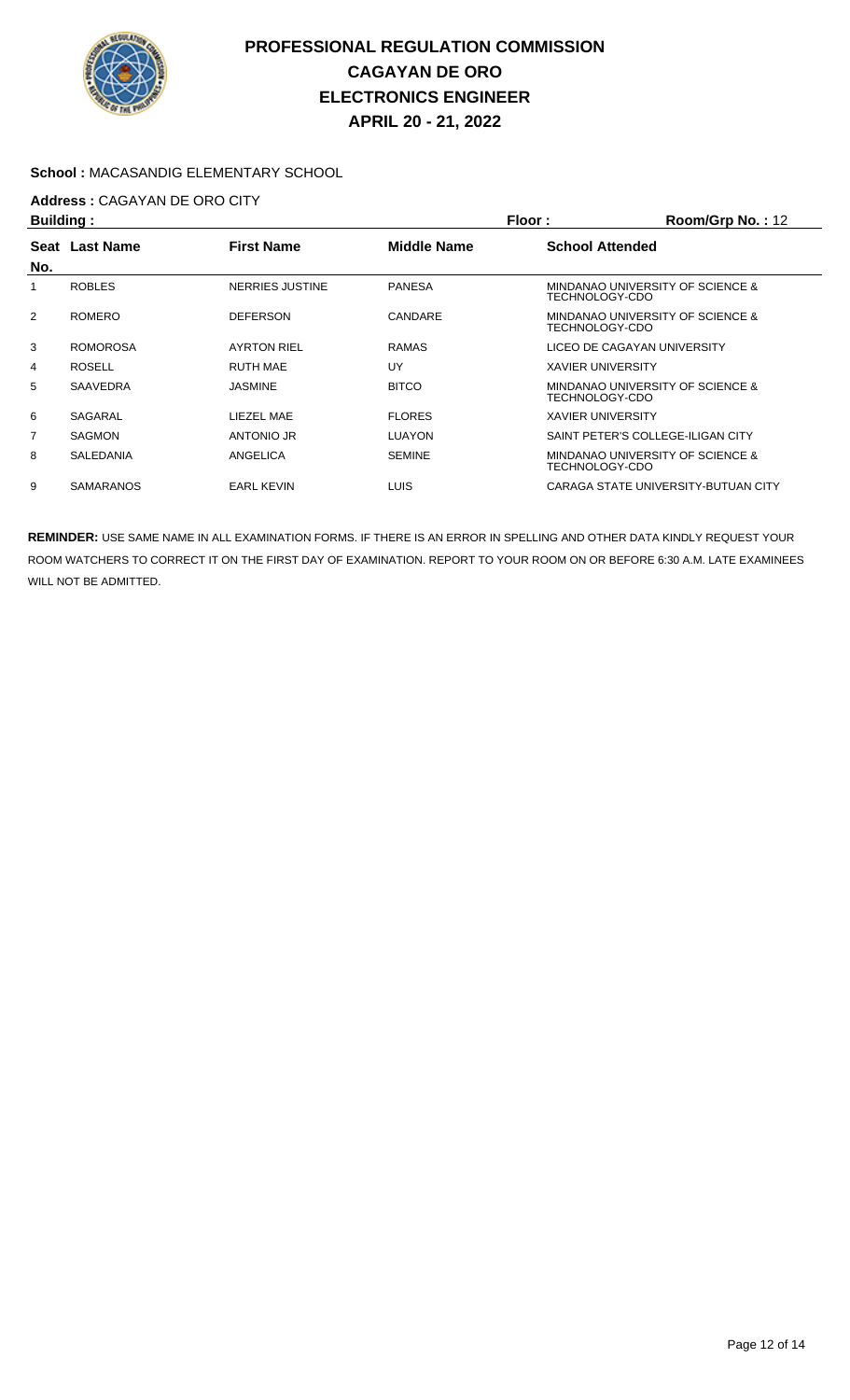

### **School :** MACASANDIG ELEMENTARY SCHOOL

# **Address :** CAGAYAN DE ORO CITY

| <b>Building:</b>                              |                 |                        |                        | Floor:<br>Room/Grp No.: 13 |                                            |
|-----------------------------------------------|-----------------|------------------------|------------------------|----------------------------|--------------------------------------------|
| <b>First Name</b><br><b>Last Name</b><br>Seat |                 | <b>Middle Name</b>     | <b>School Attended</b> |                            |                                            |
| No.                                           |                 |                        |                        |                            |                                            |
|                                               | <b>SERENIO</b>  | <b>JOHN ALVIN</b>      | <b>BAJA</b>            |                            | CAMIGUIN POLYTECHNIC STATE COLLEGE         |
| 2                                             | <b>SILORIO</b>  | <b>NICO</b>            | <b>PLUMA</b>           |                            | SAINT PETER'S COLLEGE-ILIGAN CITY          |
| 3                                             | <b>SILVOSA</b>  | <b>VINCE DOMINIQUE</b> | <b>TENORIO</b>         | OF TECHNOLOGY              | MINDANAO STATE UNIVERSITY-ILIGAN INSTITUTE |
| $\overline{4}$                                | <b>TACBOBO</b>  | <b>JHON REY</b>        | TORRES                 | TECHNOLOGY-CDO             | MINDANAO UNIVERSITY OF SCIENCE &           |
| 5                                             | TAN-AWON        | MELOW JEAN             | <b>CUESTA</b>          | TECHNOLOGY-CDO             | MINDANAO UNIVERSITY OF SCIENCE &           |
| 6                                             | <b>TIMBAL</b>   | <b>DENNIS HARVEY</b>   | <b>PROVADORA</b>       | <b>XAVIER UNIVERSITY</b>   |                                            |
| 7                                             | <b>TOLIBAS</b>  | <b>JOHNRIEL</b>        | <b>JAO</b>             | TECHNOLOGY-CDO             | MINDANAO UNIVERSITY OF SCIENCE &           |
| 8                                             | <b>TORREJOS</b> | <b>VINCENT JOHN</b>    | <b>CARDOSA</b>         | TECHNOLOGY-CDO             | MINDANAO UNIVERSITY OF SCIENCE &           |